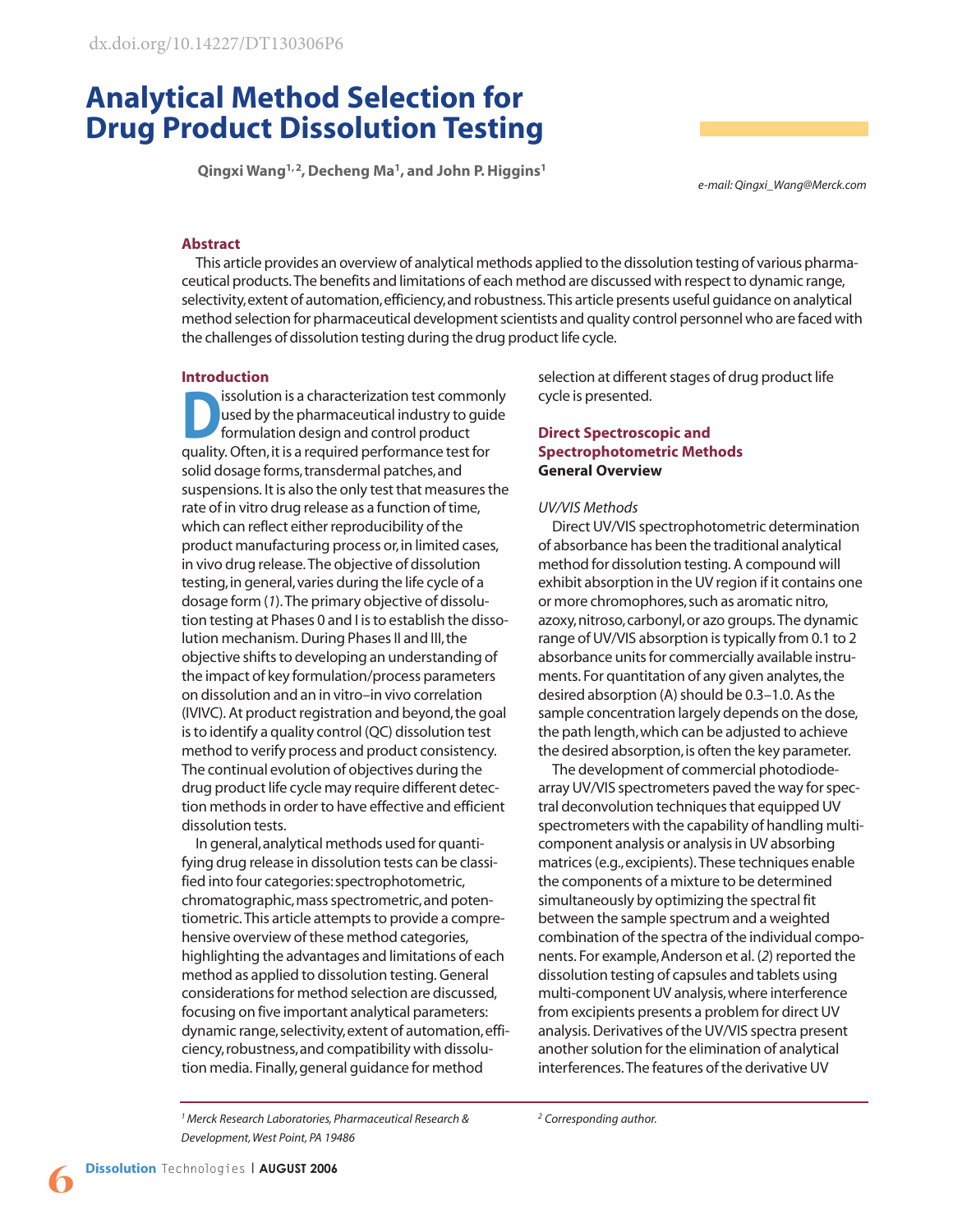| <b>Technique</b> | <b>Suitable Concentration</b><br>Range | <b>Key Advantages</b>                                                                                                                                                                             | <b>Key Disadvantages</b>                                                                |
|------------------|----------------------------------------|---------------------------------------------------------------------------------------------------------------------------------------------------------------------------------------------------|-----------------------------------------------------------------------------------------|
| <b>FTIR</b>      | 0.1 to $>100$ mg/mL                    | All organic compounds have suitable vibrational<br>bands, adequate sensitivity.                                                                                                                   | Significant interference by aqueous<br>dissolution media. Complex instrumen-<br>tation. |
| <b>NIR</b>       | 5-1000 mg/mL                           | Not affected by interference from aqueous<br>systems as FTIR. Simple instrumentation, rugged,<br>fiber-optic probes. All organic and most inorganic<br>compounds have suitable vibrational bands. | Poor sensitivity. Instrument drifts;<br>requires calibration and maintenance.           |
| Raman            | 10-1000 mg/mL                          | Lowest effect of aqueous media. High degree of<br>molecular information. Suitable probes allow for<br>pure measurement of solution phase without<br>interference from the undissolved solids.     | Poor sensitivity. Complex, non-robust<br>instrumentation.                               |

*Table 1. Advantages and Limitations of NIR, FTIR, and Raman Detection Methods* 

spectra allow the determination of one or more wavelengths where the drug compound of interest can be analyzed with zero or negligible absorption from the formulation matrix (*3*). Recent developments also include fiberoptic UV/VIS probes for in situ dissolution testing. An outstanding feature of these in situ methods is the capability to acquire continuous drug release in real time, hence providing information on critical kinetic behaviors of the active pharmaceutical ingredient (API) such as super-saturation, form conversion, intrinsic solubility, and also the entire kinetic process of the formulation dissolution (*4*). Though current fiber-optic UV/VIS methods suffer from inferior accuracy and variability due to the deposit of particles on the window of the UV/VIS detector, the demonstrated efficiency and wealth of information generated in real time make these in situ UV/VIS methods an excellent alternative to aid dissolution testing at early phase drug development. The direct flow injection analysis (FIA) system coupled with direct UV detection has been reported recently (*5*). This technique improves limits of quantitation and detection with minimum consumption of sample solution and can be applied to dissolution testing for controlled-release dosage forms.

#### *Fluorescence and Chemiluminescence Methods*

Fluorescence detection can be used if the compound is naturally fluorescent or can be made fluorescent via derivatization or photoirradiation. Fluorescence is the result of three sequential processes: excitation, intra-system crossing, and fluorescence emission. The difference in energy or wavelength of excitation and emission is referred to as the Stokes Shift,and is fundamental to the sensitivity of the fluorescence technique since it allows the detection of emitted photons against a low background, isolated from the excitation photons. The fluorescent intensity  $\Phi_L$  is directly proportional to the analyte concentration c and the incident radiant power  $\Phi_0$  (6):

 $\Phi_i = k \Phi_0 c$ 

where k'is a constant depending on the species and the environment. As the sample absorbance goes beyond 0.05 in a 1-cm path length, the relationship becomes nonlinear. In general,fluorescence detection offers superior sensitivity and selectivity compared to that provided by UV detection. It can be particularly useful for the dissolution testing of fluorescence-bearing drug products in complex formulation matrices. Dissolution testing with both offline and online fluorescence detection has been reported (*7,8*).

Chemiluminescence (CL) detection may be employed for dissolution analysis when the analyte lacks a chromophore. The CL technique is based on the principle that part of the chemical energy released in certain reactions is used to produce excited species (*9*). The CL detector is typically 10 times more sensitive than the fluorescence detector,and the limit of detection (LOD) is 1 pmol for CL and 10 pmol for fluorescence detector, respectively. Very few applications of CL in the dissolution testing of pharmaceuticals have been published (*10*).

#### *IR/Raman Methods*

Fourier transform infrared (FTIR), near infrared (NIR), and Raman spectroscopic techniques have not been reported as the direct detection method of choice for compendial dissolution testing since they often require high concentration of analytes. However, they present another cluster of potentially powerful online spectrophotometric tools for dissolution testing. The advantages,limitations,and suitable sample concentration ranges for FTIR, NIR, and Raman techniques are summarized in Table 1.

Similar to UV/VIS, Beer's law provides the basis for quantitative analysis with IR detection methods. However, nonlinearities and band overlap can pose great challenges. Dissolution of ordinary tablets cannot usually be analyzed by FTIR absorption spectroscopy due to the high absorptivity of water. In addition,the long path length will lead to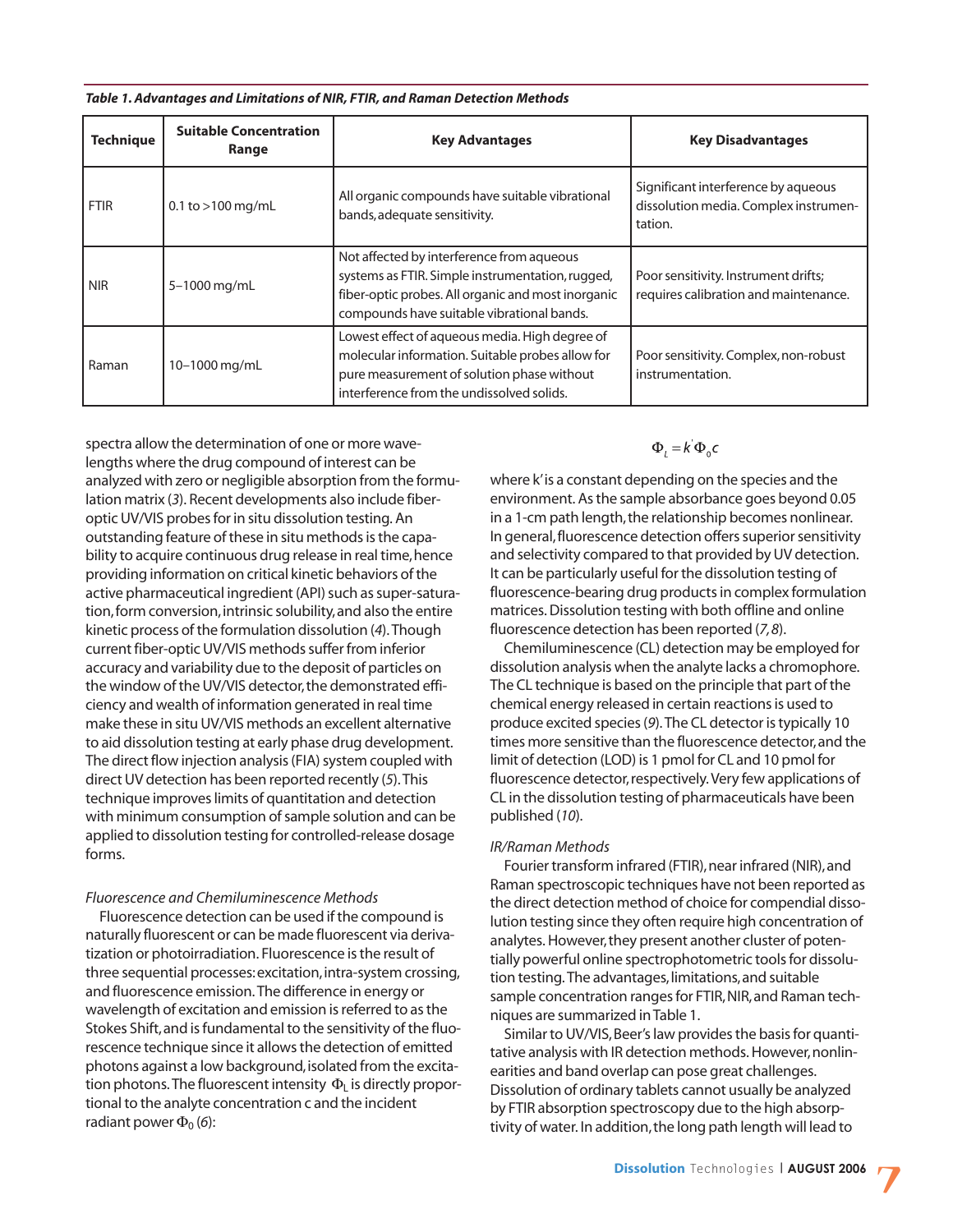

*Figure 1. Dissolution Profiles of Nicotinamide Tablets from ATR-IR Imaging and Direct UV Detection*

complete absorption of the incident IR light. Despite its limitations,FTIR imaging in attenuated total reflection (ATR) mode in combination with traditional dissolution detection methods such as UV/VIS has been proven useful in allowing simultaneous measurements of the distribution of different components in the tablet, for example, drug and polymer as a function of time. These imaging measurements were carried out in a combined compaction and flow-through cell that was linked to a UV detector to quantify the amount of dissolved drug. This combination provides quantitative information regarding changes in both the tablet and the liquid phase. This setup was successfully used by van der Weerd et al. (*11*) to investigate the dissolution behavior of nicotinamide controlled-release tablets. The comparable drug release profiles were obtained by UV and FTIR imaging simultaneously (Figure 1).

NIR spectroscopy has some similarities to both UV/VIS and mid-IR.The majority of the absorption bands in the NIR region are related to combinations and overtones of fundamental bands that usually correspond to hydrogen-stretching vibrations such as C–H,O–H,and N–H (*12*).The NIR spectrum has characteristics of low intensity,highly overlapping,and broad bands.Thus,it is difficult to use NIR to measure samples with low concentrations due to its low sensitivity. Nevertheless, the quantitative NIR spectral information can still be successfully extracted with multivariate calibration techniques such as partial-least-square (PLS) regression for various applications including dissolution testing. As an example, a feasibility study demonstrated that the dissolution of immediaterelease stressed tablets can be correlated with their NIR spectra using percent API dissolved after 20 minutes (% 20 min) as the single correlation parameter (*13*).

Raman spectroscopy is a molecular scattering technique that measures the wavelength and intensity of inelastically scattered light from molecules. Like FTIR, Raman is useful for identification and quantitation of both organic and inorganic compounds and functional groups. The two techniques are complementary:FTIR is ideally suited to analyze polar compounds,while Raman spectroscopy is better for

analyzing non-polar compounds. Raman spectroscopy has been developed as the detection technique for lincomycin HCl capsules (*14*).

### *Mass Spectrometric Methods*

Mass spectrometry (MS) is a spectroscopic tool primarily concerned with the separation of gas phase ions according to their mass-to-charge ratios (m/z).The major components of a mass spectrometer include the sample inlet system,ion source,mass analyzer,and detector. Sample introduction usually involves coupling the mass spectrometer directly to an HPLC, gas chromatograph (GC), or CE; hence, the sample components are separated sequentially prior to entering the mass spectrometer for analysis (*15*). Many ionization methods are available,and each has its own advantages and disadvantages (*16*). Commonly used ionization methods include electrospray ionization (ESI),atmosphere pressure chemical ionization (APCI), electron impact (EI), chemical ionization (CI), matrix assisted laser desorption ionization (MALDI),fast atom bombardment (FAB),field desorption/field ionization (FD/FI), and thermospray ionization (TSP). ESI and APCI are widely used for LC/MS. Selected ion monitoring and tandem mass spectrometry enable the mass detector to analyze specific compounds in a complex mixture.Therefore,it has been widely used for the rapid screening of drug compounds in biological fluids (*17–20*).The main advantage of MS is its capability for analyzing both chromophoric and non-chromophoric drug compounds with superior selectivity and sensitivity. For example,a tandem mass spectrometric (MS/MS) procedure with turbo ion spray ionization was developed for the dissolution testing of alendronate sodium tablets where the active pharmaceutical ingredient has no UV-absorbing chromophores (*21*).

The use of the mass spectrometric technique in routine dissolution testing for formulation development support and drug product quality control has not been recognized due to the following limitations of mass spectrometric instrumentation:(1) The mass detector is still relatively expensive for routine quality control. (2) Few well-defined analytical procedures fit current GMP requirements. For instance,due to the suppression of ionization from the matrix (e.g., excipient,dissolution medium,and sample diluent),quantitation is often times limited to the use of internal standards. (3) Method ruggedness and robustness issues associated with mass spectrometry are the result of an unstable ionization source and/or significant interference from the formulation excipients and dissolution media.

# *Potentiometric Titration Methods*

In the early days of dissolution testing, potentiometric titration techniques were used to determine the dissolution rate of acidic and basic drugs (*22*). Potentiometric methods are based upon measurements of the potential of electrochemical cells in the absence of appreciable currents. Recent developments use ion-selective membrane electrodes to obtain ion concentrations directly. Ion-selective electrodes are relatively free from interference and provide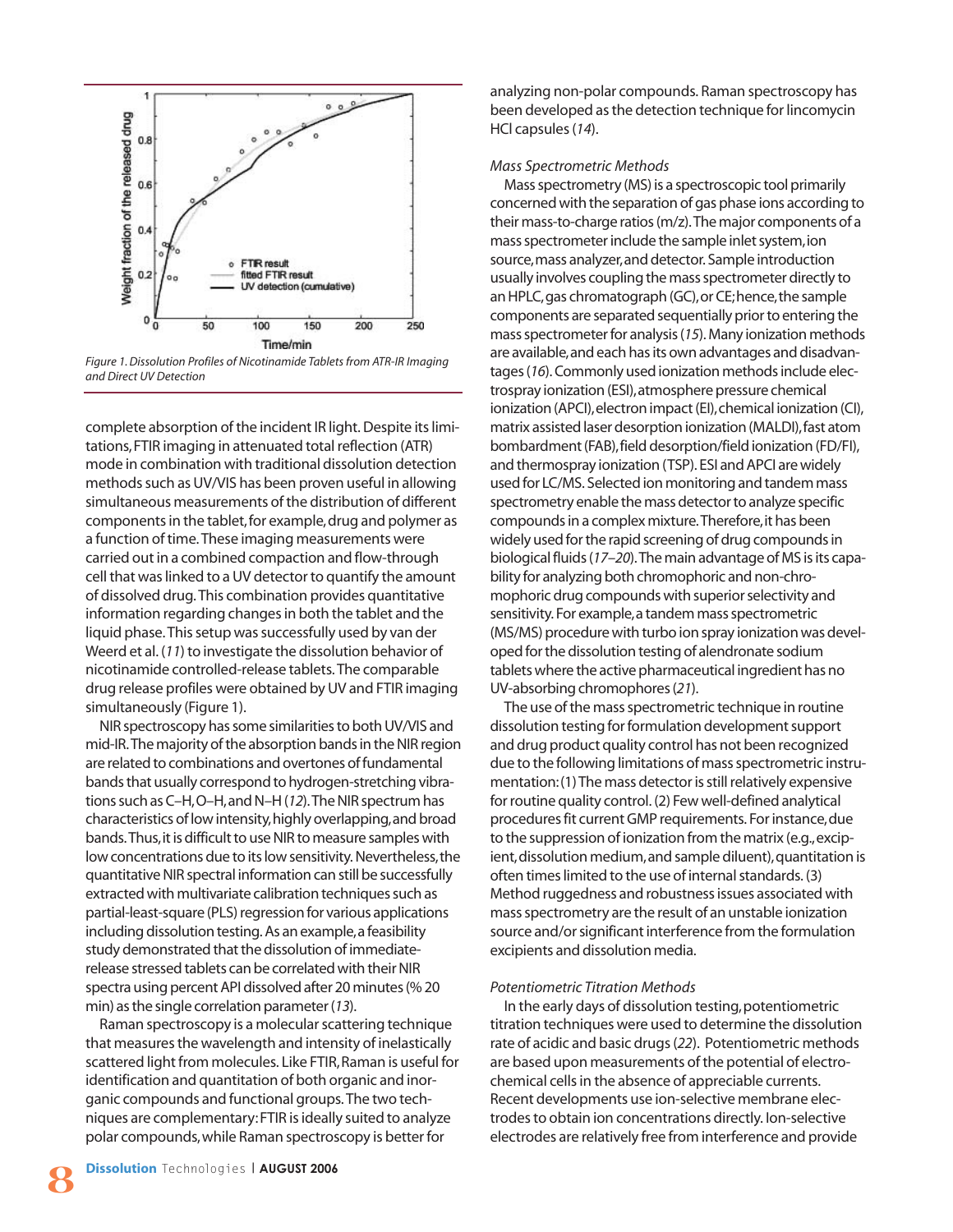

*Figure 2. Dissolution Profiles of a Controlled-Release Tablet Formulation by Online UV Detection versus HPLC*

a rapid and convenient means for quantitative analysis. Potentiometric methods have not been used recently in routine dissolution testing of pharmaceuticals due to the lack of adequate sensitivity, specificity, and accuracy.

#### **Method Benefits and Limitations**

Direct methods are simple,fast,direct,and as with fiberoptic probes,can provide data in real time. With these features,they are well suited for online monitoring of the dissolution process. As an example,Figure 2 shows dissolution profiles of a controlled-release tablet formulation analyzed by online UV detection. The data obtained compared well with the HPLC method. Fluorescence and chemiluminescence detection methods provide superior selectivity and can be applied to dissolution testing for complex formulations. IR imaging has demonstrated its utility in monitoring drug distribution in the solid dosage form during dissolution and, therefore, can be a valuable tool for understanding the dissolution mechanism. The disadvantages of these methods should be noted as well. Clearly,all of the methods lack a wide dynamic range (1–2 orders of magnitude at best),which often makes it impossible to support dissolution testing of formulations having the wide range of doses common to early drug development. Analytical interference from other components in the formulations,such as the formulation excipients,active pharmaceutical ingredients for multi-component dosage forms, and dissolution media, presents another issue for direct UV detection. When two or more active ingredients are included in the dosage form, spectrophotometric methods often cannot be used,primarily due to cross-interference of active pharmaceutical ingredients. Though recently developed UV/VIS spectrometers can perform multi-component analyses for some combinational dosage forms,additional method development including investigation of data treatment is needed for them to be acceptable for routine dissolution testing. The vibrational spectroscopic methods (IR and Raman) suffer from sensitivity limitations

(Table 1). Furthermore,quantitation can be challenging without proper calibration and standard considerations.

#### **Separation-Based Methods General overview**

*High Performance Liquid Chromatography (HPLC)* 

The HPLC separation process involves the partition of analytes between a stationary phase (packed in a column) and a mobile phase. The difference in mobility results in the separation of different components as they travel through the stationary phase,which is identified by retention time  $(t_R)$  on the chromatogram. The column efficiency can be measured as the number of theoretical plates in a column (*N*):

$$
N=16\left(\frac{t_{R}}{W^{2}}\right)=5.54\left(\frac{t_{R}}{W_{1/2}}\right)^{2}
$$

where *W* and *W*1/2 are the peak width at the baseline and at the half height, respectively.

A large value for theoretical plates (*N*) indicates an efficient column,which allows sample molecules to migrate in a narrow band (small *W* or *W*1/2) with minimal dispersion (*23*). Therefore,the theoretical plate (*N*) also indicates the sharpness of a peak. The chromatographic peak area or peak height is used for quantitative analysis. It is expressed in millivolts (mV), typically in the range of 0.1-1000 with current data collection systems.

The UV detector is the most commonly used in HPLC methods for dissolution testing. However,other detector choices allow pharmaceutical scientists to use HPLC for dissolution testing of various drug products that otherwise could not be done with UV detection. An electrochemical detector coupled with LC is the fastest growing technique for biomedical analysis and is also used in the dissolution testing of pharmaceutical dosage forms (*24*). It offers the advantages of low detection limits (sub-picomole range) and selectivity. The selectivity of electrochemical detectors is pronounced when analyzing electrochemically active drugs in highly complex formulations. Thermal conductivity and refractive index detectors may also be used for the detection of both chromophoric and non-chromophoric compounds. Though suffering from inadequate sensitivity and ruggedness,these methods can still be used in the dissolution testing of high potency dosage forms in simple aqueous media (dissolution media containing surfactants can be problematic due to analytical interference). The application of an MS detector coupled with LC has been reported in dissolution testing of several drug products. For example,an LC/MS method with atmospheric pressure chemical ionization (APCI) was developed for a dissolution assay of melatonin from tablet and capsule dosage forms and nifedipine controlled-release formulations to probe in vivo–in vitro correlation (IVIVC) (*25,26*). Recently,HPLC with evaporative light scattering detection (ELSD) has been particularly useful for the analysis of dissolution samples lacking chromophores (*27*). Major advantages for ELSD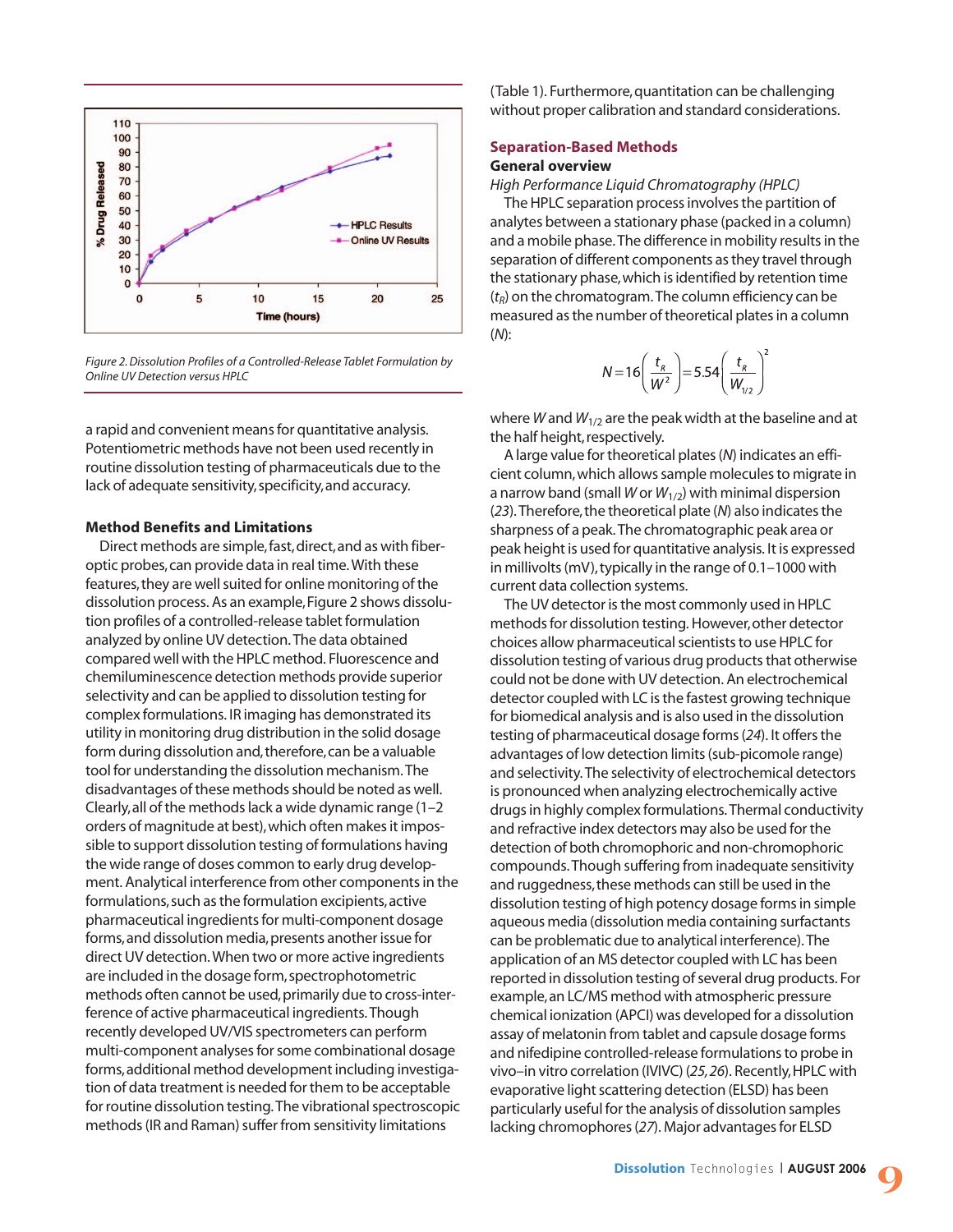include high sensitivity and stable baselines that are suitable for gradient methods (*28*). Whelan et al. (*29*) have developed an HPLC-ELSD method that detected ibuprofen and hydroxypropylmethyl cellulose (HPMC) simultaneously. The limits of quantitation (LOQ) for ibuprofen and HPMC are 0.07 and 0.03 mg/mL, respectively. Since HPMC is widely used as a drug-release modifier,this method provides an approach to better understand the dissolution mechanism of controlled- or modified-release formulations by monitoring the release of API and HPMC simultaneously. With dissolution testing of pharmaceutical products often requiring the testing of analytes in complex matrices, the use of ELSD and other non-selective detection methods is still limited.

# *Capillary Electrophoresis (CE)*

With ionic drug compounds that often can not be retained on traditional reversed phase columns,CE can be an excellent alternative separation technique to HPLC (*30*). Compared with HPLC,the instrumentation for CE is simpler in design:two separate buffer reservoirs containing an anode and cathode electrode, respectively, are connected with a buffer-filled, narrow-bore capillary (normally 25–100 µm ID).When a voltage (up to 30 kV) is applied across the electrodes, the anions and cations in the solution within the capillary move toward the electrode of opposite charge.The principles of CE separation refer to the differential movement or migration of ions by attraction or repulsion in the electric field.Therefore, the separation by electrophoresis relies on the differences in the speed of migration of ions or solutes,which is expressed as

$$
\vec{v}_e = \vec{\mu}_e \cdot \vec{E}
$$

where  $v_e$  is electrophoresis migration velocity,  $\mu_e$  is electrophoretic mobility,and *E* is the electric field strength (*31*). Electrophoretic mobility is a parameter that indicates how rapidly a given ion or solute can move through a given medium. At steady state,  $\mu_e$  is a constant and can be expressed as

$$
\mu_e = \frac{q}{6\pi\eta r}
$$

where *η* is the solution viscosity,and *q* and *r* are the charge and radius of the ion,respectively. It shows that in a given medium,the electrophoretic mobility (migration speed) is determined by the charge-to-size ratio of the analyte ions. The other factor affecting the migration speed is the electro osmotic flow (EOF). This is the bulk flow of liquid due to the effect of the electric field on the counterions adjacent to the negatively charged capillary wall. Although CE can be an excellent alternative to HPLC for ionic drug molecules,its limit of detection (LOD) is usually about 50 times poorer than that of HPLC. This is partially due to its much smaller path length (e.g.,50 µm) compared with that of HPLC (e.g., 10 mm). There are continuous improvements in instrumental design to narrow this detection gap (*32*).

The applications of CE methods in dissolution testing have been reported. An easy and accurate CE method with UV and amperometric detection was claimed for the dissolution testing of melatonin drug product (*33,34*). Flow-injection CE was recently developed by Karlberg's (*35*) and Fang's groups (*36*) independently. Subsequently,this technique was applied to the dissolution testing of sulfatrim tablets containing trithoprin and sulfamethoxazole; meanwhile, the emphasis on the need to improve the ruggedness of the instrumentation and methods, synchronize the different means of liquid propulsion,and develop the miniaturized systems were noted (37). With flow-injection CE, the dissolution samples can be automatically and consecutively injected into the separation capillary without current interruption, hence greatly improving the sample throughputs (at least three times) over conventional CE methods. Finally, CE systems with ion suppression have been developed, which may allow use of the CE method for dissolution testing in the presence of buffers and ionic excipients.

# **Method Benefits and Limitations**

HPLC and CE methods render the following advantages: wide dynamic linear range,selectivity via separation,and superior sensitivity.These features have been used to solve a variety of analytical problems encountered during dissolution testing of complex drug delivery systems. HPLC methods typically have a linear range of up to 3–4 orders of magnitude. Such a wide dynamic range often allows pharmaceutical researchers to conduct the dissolution testing of formulation doses ranging from 0.1 to 200 mg with a single HPLC method. HPLC methods also afford superior sensitivity over direct spectrophotometric methods and are often used for dissolution testing of drug products with very low potencies. As an example,Swartz et al. (*38*) reported the dissolution testing of oral contraceptives containing 1 mg of norethindrone and 0.05 mg ethinylestradiol,where sensitive HPLC was used to analyze sample solutions with concentrations of 1.7 µg/mL and 0.06 µg/mL, respectively, for both active components. Transdermal dosage forms (patches,creams,and ointments) are characteristic of very low drug dose (as low as pg/mL).The dissolution samples for these dosage forms have been best analyzed by HPLC methods (*39*). Another advantage of HPLC over spectrophotometric methods lies in its separation capability.Through chromatographic separations,the analytes of interest can be detected and quantified in the presence of degradation products,excipients (including antioxidants and preservatives),and surfactant dissolution media.Yang et al. (*40*) used ion-pair HPLC to monitor the dissolution of pentamdidine from EVA sustained-release film where polymeric matrices could create significant bias if a spectrophotometric method were used. Mariappan et al. (*41*) reported the simultaneous dissolution monitoring of rifampicin, isoniazid, and pyrazinamide using reversed phase HPLC.The method worked well for analysis of all three drugs in the presence of excipients and degradation products. However, because of the need for separation, neither HPLC nor CE methods are as efficient as direct spectrophotometric methods.The analysis time often cannot be synchronized with pre-determined dissolution sampling timepoints,which may limit the extent of automation.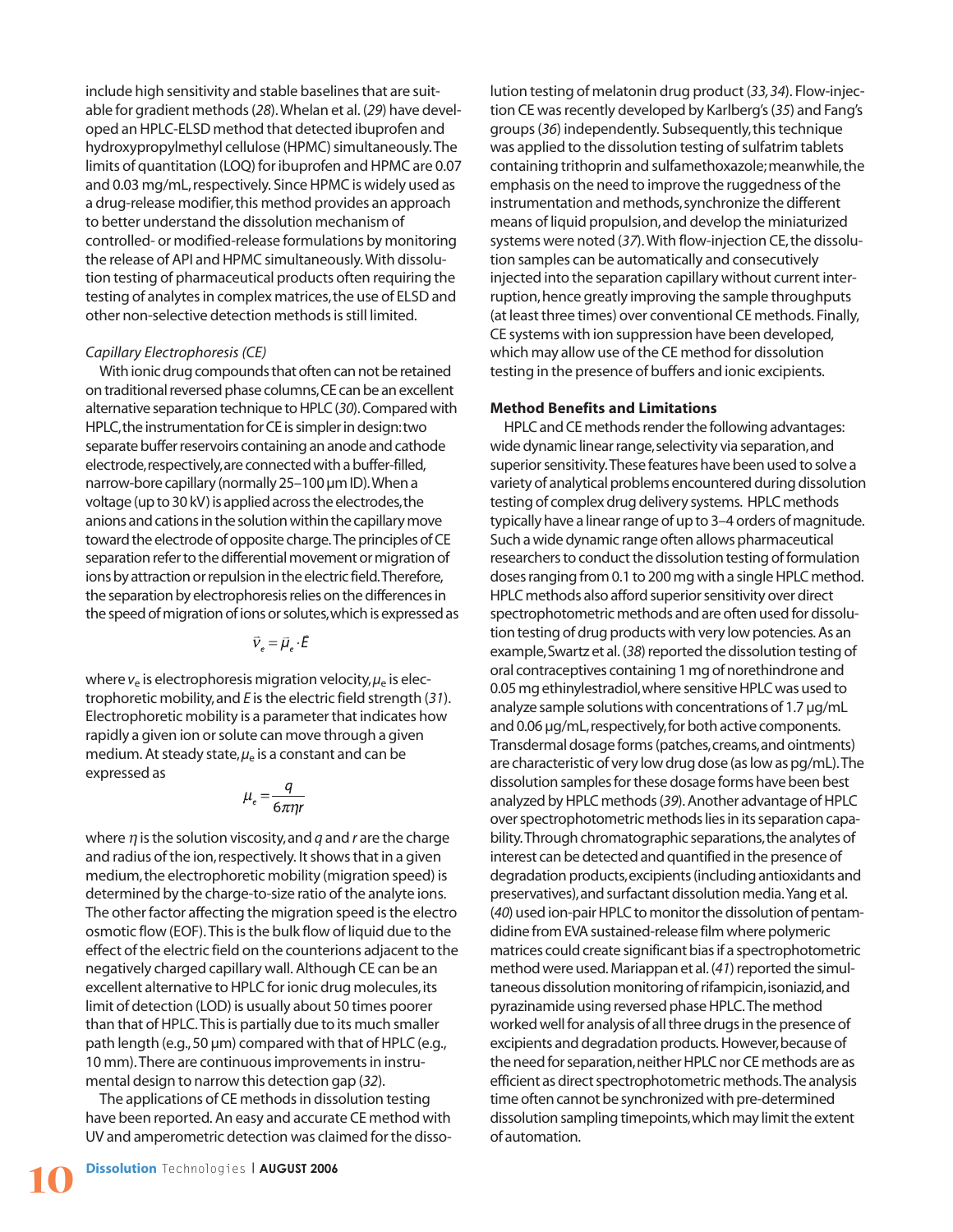*Table 2. Compatibility of Analytical Methods with Commonly Used Dissolution Methods*

| <b>Dissolution Media</b> | <b>Detection Method Choice</b>                                                                                      |                                                                                       |                                                    |  |  |  |
|--------------------------|---------------------------------------------------------------------------------------------------------------------|---------------------------------------------------------------------------------------|----------------------------------------------------|--|--|--|
|                          | Chromatographic                                                                                                     | Spectrophotometric                                                                    | Mass Spectrometric                                 |  |  |  |
| Water                    | No interference                                                                                                     | No interference                                                                       | No interference                                    |  |  |  |
| Buffers (pH 4.5, 6.8)    | No interference                                                                                                     | Depending on detection wavelength,<br>refer to buffer UV cut-off                      | Significant interference due to<br>ion suppression |  |  |  |
| HCI (0.01 N, 0.1 N)      | Occasional incompatibility with<br>mobile phase. Sample dilution may<br>be needed.                                  | No interference                                                                       | Significant interference due to<br>ion suppression |  |  |  |
| Tween 80 (0.1-5%)        | Significant chromatographic inter-<br>ference esp. at high concentrations.                                          | Significant interference                                                              | Significant interference                           |  |  |  |
| SLS & C-Tab (0.1-5%)     | Occasional incompatibility with<br>mobile phase. Sample dilution may<br>be needed. No analytical interfer-<br>ence. | Significant interference depending on<br>detection wavelength and concentra-<br>tion. | Significant interference                           |  |  |  |

# **Analytical Method Selection for Dissolution Testing During Drug Product Life Cycle**

**Method selection based on drug chemical properties** The selection of a suitable analytical method for dissolution testing is governed primarily by the chemical properties of the drug compound being analyzed. The properties include but are not limited to the presence of functional groups (chromophores),ionizability,and polarity and should be examined before method development is initiated. The most commonly used detection is UV/VIS for drug compounds with one or more chromophoric functional groups. The detection techniques with higher selectivity and sensitivity such as electrochemical, fluorescence, and mass spectrometric detection should be considered when direct or separation-based UV detection is deemed unsuitable. Occasionally,chemical modification or derivatization may be used for analysis of a drug compound lacking any chromophores.

# **Method selection based on compatibility with dissolution media**

The compatibility of analytical methods with dissolution media cannot be ignored and is often a key factor to consider during method selection. The media used in dissolution methods for quality control are limited and regulated to simulate the physiological fluids. For aqueous soluble drug substances, water, acids (0.01 or 0.1 N HCI), and buffers ( $pH \leq 7.0$ ) are commonly used dissolution media. With poorly soluble drug substances,surfactants are added to enhance solubility or wettability. The commonly used dissolution media and their compatibility with selective detection methods are illustrated in Table 2. Non-selective methods (RI, ELSD,etc.) are not discussed here as they are incompatible with most dissolution media. Aqueous media are often

compatible with both spectrophotometric and separationbased methods,though sample dilution may occasionally be needed prior to chromatographic analysis. Surfactant media such as Tween 80 and sodium lauryl sulfate (SLS) often present significant analytical interference for spectrophotometric methods. Tween 80 with high purity is commercially available from selected suppliers and has been found to pose no significant analytical interference with HPLC methods, even with concentrations of up to 5% (w/w). Sodium lauryl sulfate (SLS) does not interfere with direct UV/VIS and HPLC methods at a wavelength above 240 nm and, therefore, is commonly used in dissolution media in lieu of Tween 80. Dissolution media with added enzymes are occasionally used for IVIVC or dissolution of hard gelatin capsule dosage forms to overcome capsule cross-linking (pellicle formation) (42). Similarly,enzymes create significant interference with drugs of interest. To navigate the problems associated with compatibility of detection methods and dissolution media, the following tactics may be considered:

(1) The use of separation-based detection methods. HPLC methods should be considered as the starting point to eliminate the interference from surfactants.

(2) The use of appropriate sample treatment. The dissolution samples may be diluted with salt, buffer, HPLC, or CE mobile phase, as the dissolution testing procedure defined in USP frequently calls for the sample to be diluted with mobile phase and salt/buffer solutions to avoid incompatibility of the dissolution medium and mobile phase and to break up micelles.

(3) The use of selective detection methods. Selective detection methods such as fluorescence, electrochemical, and mass detection can be considered to analyze drug compounds in highly complex dissolution samples that would pose significant analytical interference with direct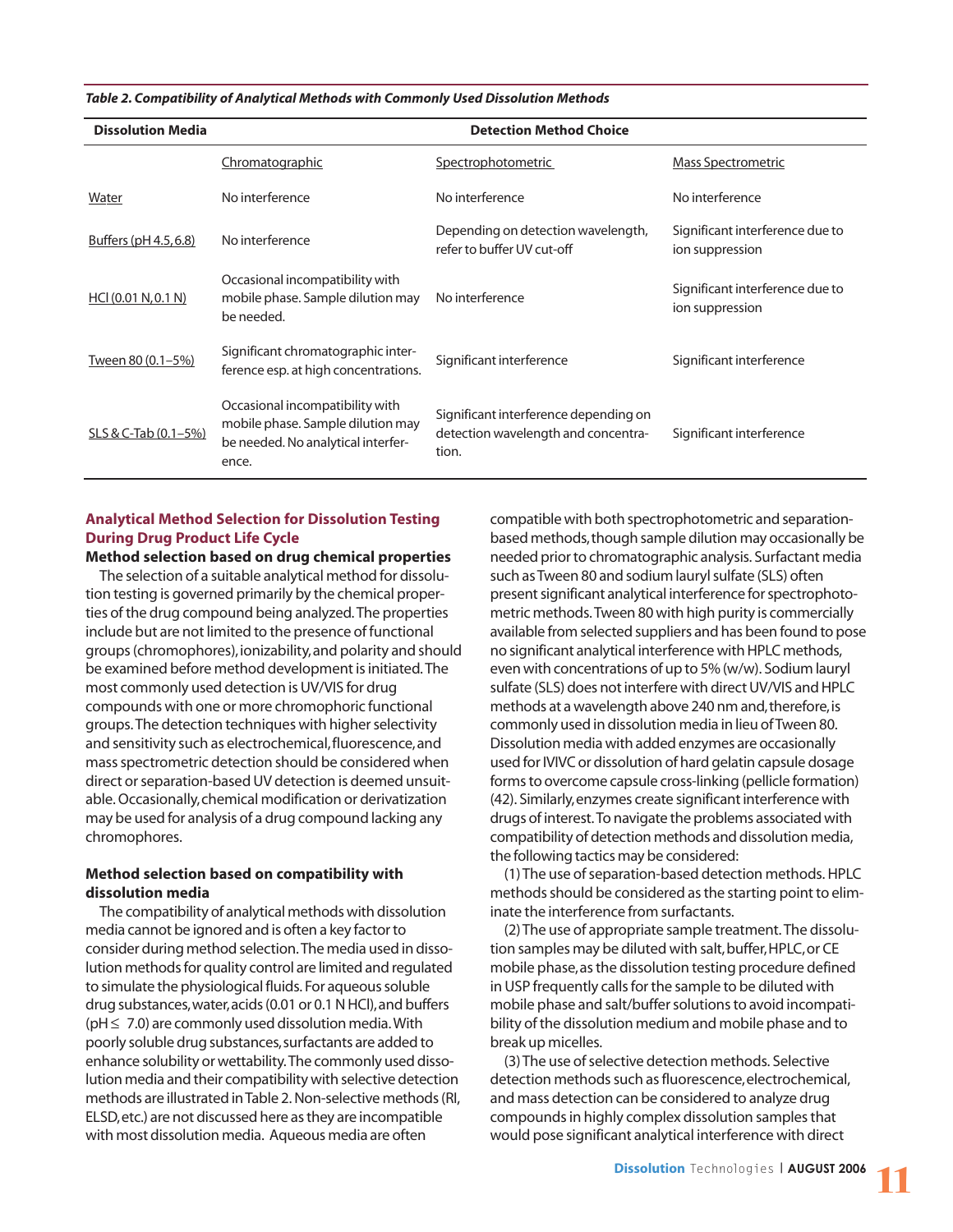| <b>Drug Product Life Cycle</b>                                                          | <b>Detection Method Characteristics</b> |             |                                |            |            | <b>Recommended method</b>                                                                                                                                                                                                   |
|-----------------------------------------------------------------------------------------|-----------------------------------------|-------------|--------------------------------|------------|------------|-----------------------------------------------------------------------------------------------------------------------------------------------------------------------------------------------------------------------------|
|                                                                                         | <b>Dynamic</b><br>Range                 | Selectivity | <b>Extent of</b><br>Automation | Efficiency | Robustness |                                                                                                                                                                                                                             |
| Preclinical-Phase II<br>Formulation design<br>Process scale-up<br>Dissolution mechanism | $+++$                                   | $++$        |                                | $+$        |            | HPLC/CE methods preferred to<br>support wide dose range.<br>Direct UV/NIR methods with fiber-<br>optic probes are used for dissolu-<br>tion mechanism                                                                       |
| Phase III<br>Long term stability<br>Discriminating evaluation<br>IVIVC (if needed)      | $^{+}$                                  | $++$        | $+++$                          | $+++$      | $++$       | Direct UV/VIS method preferred<br>for efficiency and automation<br>Direct fluorescence and HPLC<br>methods can be used if selectivity<br>is needed due to complex formu-<br>lation and/or surfactant dissolu-<br>tion media |
| Registration & Marketing<br>Quality control<br>Bioavailability<br>Post-Approval Change  |                                         | $++$        | $++$                           | $++$       | $+++$      | Direct UV/VIS method are<br>preferred.<br>HPLC methods are used if separa-<br>tion is needed for selectivity                                                                                                                |

#### *Table 3. Desired Method Characteristics and Analytical Method Selection During Drug Product Life Cycle*

*Level of importance: - not considered; + low; ++ medium; +++ high*

UV/VIS detection and even with separation-based methods.

(4) The use of surfactants with low concentration and/or high purity. The dissolution medium with the lowest concentration of surfactants that affords satisfactory profiles should always be adopted to minimize analytical interference and incompatibility with the mobile phase. This approach also complies with global regulatory guidance and expectations.

#### **Method selection based on drug product life cycle**

A variety of analytical techniques can be amenable to dissolution testing. However, pharmaceutical researchers should consider five method characteristics when selecting the optimal analytical method for dissolution testing: dynamic range, selectivity, automation, efficiency, and robustness. Based on the best knowledge of the authors,the relative importance of these characteristics and how they guide method selection at different stages of drug product life cycle is summarized in Table 3.

At early stages of drug development,developmental dosage forms with a wide range of potency (e.g.,0.1–200 mg) are often used in clinical studies. Automation and robustness are not considered at this stage due to the lack of experience with the methods or the need for multi-laboratory method transfer. Therefore,an HPLC or CE method is preferred as it provides not only a wide dynamic range but

also the desired selectivity needed for complex dosage forms and a surfactant dissolution media. However, spectroscopic techniques such as fiber-optic UV, NIR, and Raman with fiber-optic probes should be used to probe API intrinsic solubility,kinetics of the dissolution process,and the dissolution mechanism,wherever practical. In Phase III drug development, numerous dissolution samples are tested to support long-term stability studies, production of pilot scale batches,and possibly IVIVC. Efficiency and automation are desired. Dynamic range becomes less important as a drug development program progresses into Phase III when the distinct market doses are selected. Therefore,a UV/VIS detection method should be used as it clearly demonstrates the advantages as simple, fast, cost effective, and easily interfaced with current dissolution apparatus to achieve automation. In some cases, the analytical interference with surfactant media and/or formulation matrix prohibits the use of UV/VIS methods. Instead, selective methods (e.g., fluorescence detection) or HPLC methods are used. After the drug product launches onto the market, the dissolution method will be transferred to quality control laboratories. Method robustness,ease of use,and efficiency are considered important. In addition, instrument availability and available training at quality control sites should be carefully evaluated when selecting the detection methods. As most quality control laboratories are commonly equipped with